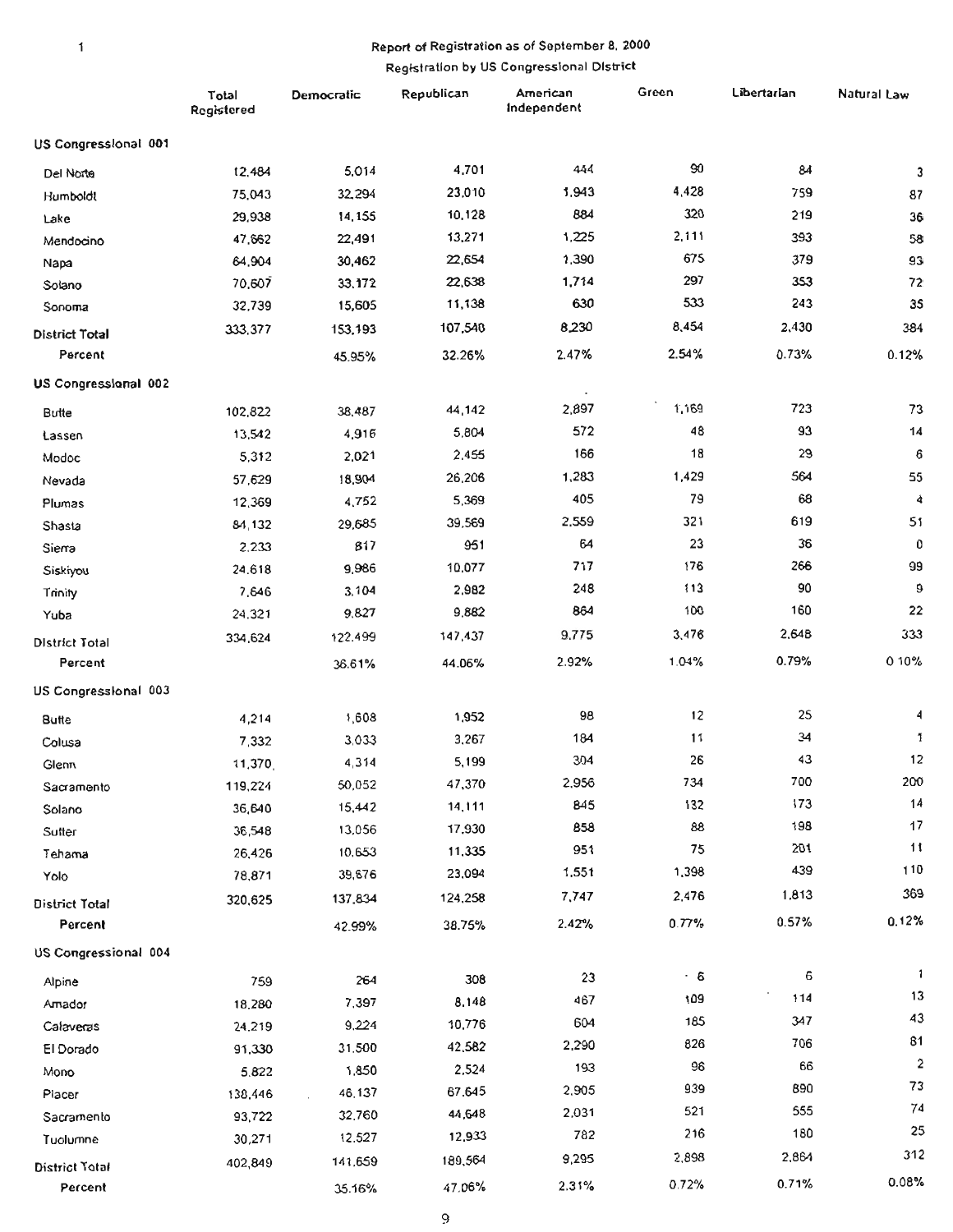$\Box$ 

 $\ddot{\phantom{a}}$ 

 $\sim$ 

| Reform | <b>Miscellaneous</b> | Declined to<br>State |
|--------|----------------------|----------------------|
| 88     | 92                   | 1,968                |
| 317    | 475                  | 11,730               |
| 186    | 153                  | 3,857                |
| 325    | 536                  | 7,252                |
| 287    | 563                  | 8,401                |
| 353    | 441                  | 11,567               |
| 150    | 250                  | 4,155                |
| 1,706  | 2,510                | 48,930               |
| 0.51%  | 0.75%                | 14.68%               |
|        |                      |                      |
| 327    | 682                  | 14,322               |
| .79    | 98                   | 1,918                |
| 17     | 18                   | 582                  |
| 506    | 207                  | 8,475                |
| 51     | 100                  | 1,541                |
| 267    | 556                  | 10,505               |
| 8      | 34                   | 300                  |
| 66     | 110                  | 3,121                |
| 27     | 157                  | 916                  |
| 54     | 133                  | 3,279                |
| 1,402  | 2,095                | 44,959               |
| 0.42%  | 0.63%                | 13.44%               |
| 8      | 18                   | 489                  |
| 19     | 36                   | 747                  |
| 19     | 53                   | 1,400                |
| 826    | 573                  | 15,813               |
| 118    | 202                  | 5,603                |
| 72     | 1,258                | 3,071                |
| 83     | 263                  | 2,854                |
| 280    | 837                  | 11,486               |
| 1,425  | 3,240                | 41,463               |
| 0.44%  | 1,01%                | 12.93%               |
| 6      | 4                    | 141                  |
| 116    | 216                  | 1,700                |
| 140    | 128                  | 2,772                |
| 424    | 736                  | 12,185               |
| 23     | 29                   | 1,039                |
| 866    | 387                  | 18,604               |
| 592    | 338                  | 12,203               |
| 241    | 133                  | 3,234                |
| 2,408  | 1,971                | 51,878               |
| 0.60%  | 0.49%                | 12.88%               |

 $\cdot$ 

 $\mathbb{R}^2$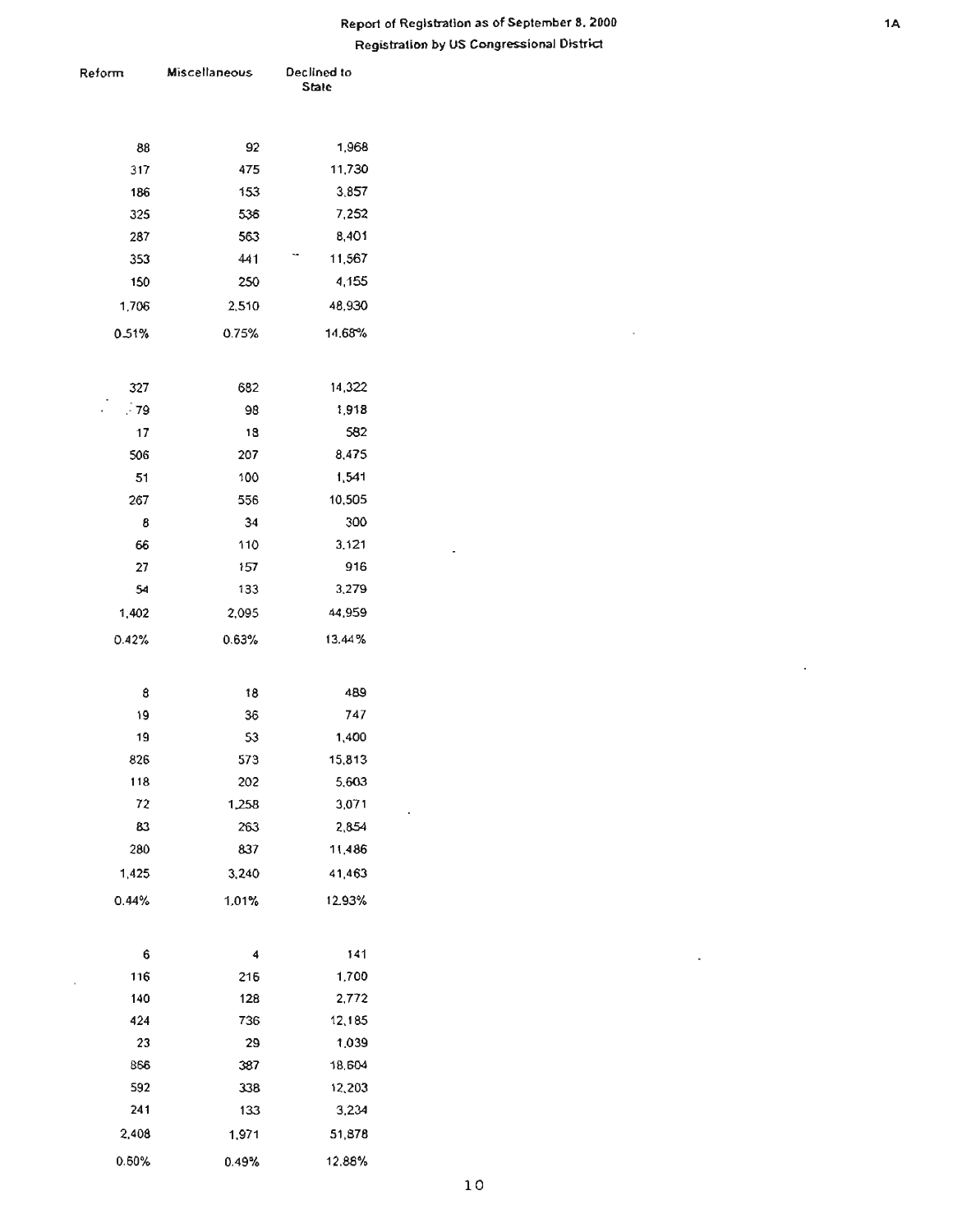$\overline{c}$ 

|                       | Total<br>Registered | Democratic | Republican   | American<br>Independent | Green | Libertarian | Natural Law |
|-----------------------|---------------------|------------|--------------|-------------------------|-------|-------------|-------------|
| US Congressional 005  |                     |            |              |                         |       |             |             |
| Sacramento            | 314,725             | 166,328    | 90,451       | 6,975                   | 2,888 | 1,608       | 827         |
| District Total        | 314,725             | 166,328    | 90,451       | 6,975                   | 2,888 | 1,608       | 827         |
| Percent               |                     | 52.85%     | 28.74%       | 2.22%                   | 0.92% | 0.51%       | 0.26%       |
| US Congressional 006  |                     |            |              |                         |       |             |             |
| Marin                 | 140,849-            | 71,071     | 38,546       | 2,273                   | 3,466 | 842         | 212         |
| Sonoma                | 207,916             | 106,656    | 59,528       | 3,975                   | 5,041 | 1,510       | 272         |
| District Total        | 348,765             | 177,727    | 98,074       | 6,248                   | 8,507 | 2,352       | 484         |
| Percent               |                     | 50.96%     | 28.12%       | 1.79%                   | 2.44% | 0.67%       | 0.14%       |
| US Congressional 007  |                     |            |              |                         |       |             |             |
| Contra Costa          | 209,747             | 124,358    | 45,221       | 3,813                   | 2,164 | 1,030       | 797         |
| Solano                | 81,114              | 48,508     | 17,813       | 1,496                   | 432   | 367         | 128         |
| <b>District Total</b> | 290,861             | 172,866    | 63,034       | 5,309                   | 2,596 | 1,397       | 925         |
| Percent               |                     | 59.43%     | 21.67%       | 1.83%                   | 0.89% | 0.48%       | 0.32%       |
| US Congressional 008  |                     |            |              |                         |       |             |             |
| San Francisco         | 370,267             | 212,675    | 47,555       | 6,896                   | 9,732 | 2.543       | 1.177       |
| District Total        | 370,267             | 212,675    | 47,555       | 6,896                   | 9,732 | 2,543       | 1,177       |
| Percent               |                     | 57.44%     | 12.84%       | 1.86%                   | 2.63% | 0.69%       | 0.32%       |
| US Congressional 009  |                     |            |              |                         |       |             |             |
| Alameda               | 297.385             | 191,271    | 33.844       | 4,008                   | 9.772 | 1,527       | 1,909       |
| District Total        | 297,385             | 191,271    | 33,844       | 4,008                   | 9,772 | 1,527       | 1.909       |
| Percent               |                     | 64.32%     | 11.38%       | 1.35%                   | 3.29% | 0.51%       | 0.64%       |
| US Congressional 010  |                     |            |              |                         |       |             |             |
| Alameda               | 117,516             | 49,745     | 45,242       | 2,301                   | 557   | 583         | 107         |
| Contra Costa          | 266,473             | 109,550    | 110,812      | 4,703                   | 1,419 | 1,194       | 442         |
| <b>District Total</b> | 383,989             | 159,295    | 156,054      | 7,004                   | 1,976 | 1.777       | 549         |
| Percent               |                     | 41.48%     | 40.64%       | 1.82%                   | 0.51% | 0.46%       | 0.14%       |
| US Congressional 011  |                     |            |              |                         |       |             |             |
| Sacramento            | 66,943              | 27,189     | 28,690       | 1,513                   | 292   | 323         | 104         |
| San Joaquin           | 220,208             | 101,327    | 94,384       | 3,531                   | 584   | 958         | 148         |
| District Total        | 287,151             | 128,516    | 123,074      | 5,044                   | 876   | 1.281       | 252         |
| Percent               |                     | 44.76%     | 42.86%       | 1.76%                   | 0.31% | 0.45%       | 0.09%       |
| US Congressional 012  |                     |            |              |                         |       |             |             |
| San Francisco         | 95,323              | 51,320     | 16,670       | 1.528                   | 2,053 | 542         | 252         |
| San Mateo             | 204,265             | 106,713    | 53,986       | 3,676                   | 1,486 | 952         | 503         |
| <b>District Total</b> | 299,588             | 158,033    | 70,656       | 5,204                   | 3,539 | 1,494       | 755         |
| Percent               |                     | 52.75%     | 23.58%       | 1.74%                   | 1.18% | 0.50%       | 0.25%       |
| US Congressional 013  |                     |            |              |                         |       |             |             |
| Alameda               | 231,404             | 127,310    | 55,176       | 4,160                   | 1,281 | 1,148       | 535         |
| Santa Clara           | 28,841              | 12,548     | 8,248        | 594                     | 110   | 172         | 46          |
| District Total        | 260,245             | 139,858    | 63,424       | 4,754                   | 1,391 | 1.320       | 581         |
| Percent               |                     | 53.74%     | 24,37%<br>11 | 1,83%                   | 0.53% | 0.51%       | 0.22%       |

 $_{11}$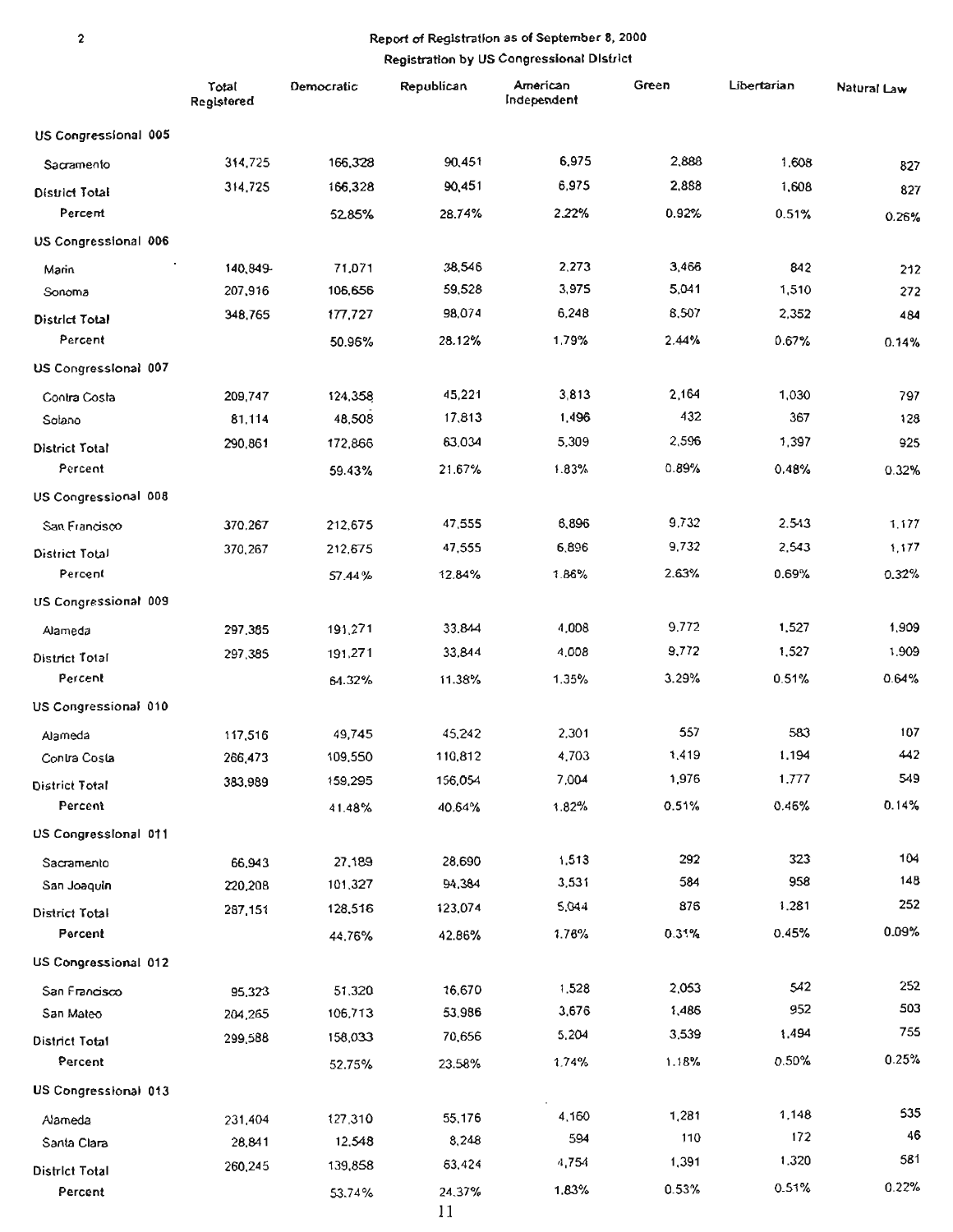$\sim$  $\mathcal{L}_{\mathcal{A}}$   $\ddot{\phantom{a}}$ 

 $\mathcal{L}_{\mathrm{c}}$ 

 $\bar{z}$ 

 $\Box$ 

 $\sim 10^{-11}$ 

| Reform   | <b>Miscellaneous</b> | Declined to<br>State |  |
|----------|----------------------|----------------------|--|
|          |                      |                      |  |
|          |                      |                      |  |
| 2,016    | 2,123                | 41,509               |  |
| 2,016    | 2,123                | 41,509               |  |
| 0.64%    | 0.67%                | 13.19%               |  |
|          |                      |                      |  |
| 834      | 502                  | 23,103               |  |
| 1,166    | 1,910                | 27,858               |  |
| 2,000    | 2,412                | 50,961               |  |
| 0.57%    | 0.69%                | 14.61%               |  |
|          |                      |                      |  |
| 939      | 8,804                | 22,621               |  |
| 392      | 517                  | 11,461               |  |
| 1,331    | 9,321                | 34,082               |  |
| 0.46%    | 3.20%                | 11.72%               |  |
|          |                      |                      |  |
| 1,150    | 3,124                | 85,415               |  |
| 1,150    | 3,124                | 85,415               |  |
| $0.31\%$ | 0.84%                | 23.07%               |  |
|          |                      |                      |  |
| 588      | 4.962                | 49.504               |  |
| 588      | 4,962                | 49,504               |  |
| 0.20%    | 1.67%                | 16.65%               |  |
|          |                      |                      |  |
|          |                      |                      |  |
| 428      | 896<br>8,326         | 17,657               |  |
| 1,122    |                      | 28,905               |  |
| 1,550    | 9,222                | 46,562               |  |
| 0.40%    | 2.40%                | 12.13%               |  |
|          |                      |                      |  |
| 370      | 230                  | 8,232                |  |
| 498      | 4,345                | 14,433               |  |
| 868      | 4,575                | 22,665               |  |
| 0.30%    | 1.59%                | 7.89%                |  |
|          |                      |                      |  |
| 270      | 542                  | 22,146               |  |
| 725      | 819                  | 35,405               |  |
| 995      | 1,361                | 57,551               |  |
| 0.33%    | 0.45%                | 19.21%               |  |
|          |                      |                      |  |
| 820      | 2.363                | 38.611               |  |
| 208      | 156                  | 6,759                |  |
| 1,028    | 2,519                | 45,370               |  |
| 0.40%    | 0.97%                | 17.43%               |  |

 $\mathcal{A}$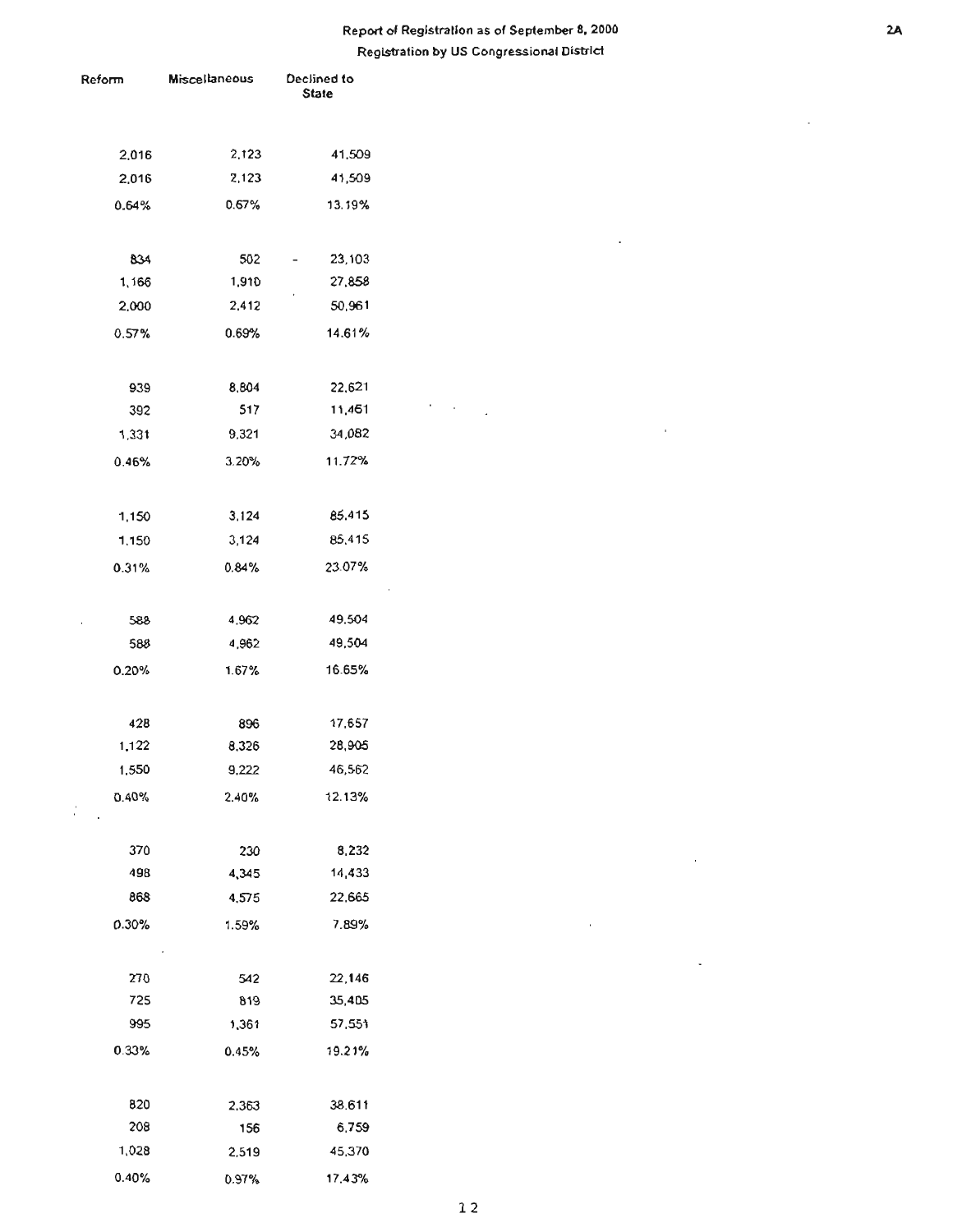|                       | Total<br>Registered | Democratic | Republican | American<br>Independent | Green  | Libertarian | Natural Law |
|-----------------------|---------------------|------------|------------|-------------------------|--------|-------------|-------------|
| US Congressional 014  |                     |            |            |                         |        |             |             |
| San Mateo             | 118,776             | 57,377     | 36,801     | 2,059                   | 1,425  | 837         | 184         |
| Santa Clara           | 185,044             | 83,124     | 57,465     | 2,628                   | 1,973  | 1,552       | 338         |
| <b>District Total</b> | 303,820             | 140.501    | 94,266     | 4,687                   | 3,398  | 2,389       | 522         |
| Percent               |                     | 46.24%     | 31.03%     | 1.54%                   | 1.12%  | 0.79%       | 0.17%       |
| US Congressional 015  |                     |            |            |                         |        |             |             |
| Santa Clara           | 288,185             | 126,712    | 100,860    | 5,465                   | 1,827  | 2,201       | 520         |
| Santa Cruz            | 34,689              | 15,349     | 10,577     | 698                     | 1,239  | 570         | 65          |
| <b>District Total</b> | 322,874             | 142,061    | 111,437    | 6,163                   | 3,066  | 2,771       | 585         |
| Percent               |                     | 44.00%     | 34.51%     | 1.91%                   | 0.95%  | 0.86%       | 0.18%       |
| US Congressional 016  |                     |            |            |                         |        |             |             |
| Sanla Clara           | 250,533             | 125,306    | 66,244     | 5,551                   | 1,384  | 1,732       | 589         |
| District Total        | 250,533             | 125,306    | 66,244     | 5,551                   | 1,384  | 1,732       | 589         |
| Percent               |                     | 50.02%     | 26.44%     | 2.22%                   | 0.55%  | 0.69%       | 0.24%       |
| US Congressional 017  |                     |            |            |                         |        |             |             |
| Monterey              | 153.131             | 74,596     | 49,713     | 3,197                   | 1,272  | 830         | 161         |
| San Benito            | 25,447              | 11,882     | 9,026      | 613                     | 122    | 190         | 16          |
| Santa Cruz            | 104,861             | 56,427     | 22,502     | 1,783                   | 4,376  | 985         | 252         |
| <b>District Total</b> | 283.439             | 142,905    | 81,241     | 5,593                   | 5,770  | 2,005       | 429         |
| Percent               |                     | 50.42%     | 28.66%     | 1.97%                   | 2.04%  | 0.71%       | 0.15%       |
| US Congressional 018  |                     |            |            |                         |        |             |             |
| Fresno                | 2.036               | 1.130      | 611        | 40                      | 3      | 11          | 1           |
| Madera                | 428                 | 175        | 203        | 12                      | 1      | û           | 0           |
| Merced                | 81,397              | 41,896     | 28,525     | 1,775                   | 186    | 293         | 59          |
| San Joaquin           | 5.208               | 1,660      | 2.963      | 94                      | 11     | 25          | 1           |
| Stanislaus            | 194,877             | 87,440     | 78,108     | 4,558                   | 523    | 914         | 155         |
| District Total        | 283,946             | 132,301    | 110,410    | 6,479                   | 724    | 1,243       | 216         |
| Percent               |                     | 46.59%     | 38.88%     | 2.28%                   | 0.25%  | 0.44%       | 0.08%       |
| US Congressional 019  |                     |            |            |                         |        |             |             |
| Fresno                | 234,080             | 94,337     | 107,475    | 4,587                   | 934    | 1,094       | 292         |
| Madera                | 44,411              | 16,935     | 20,959     | 1,047                   | 163    | 222         | 62          |
| Mariposa              | 10,444              | 3,702      | 4,801      | 275                     | 103    | 91          | 9           |
| Tulare                | 26,146              | 8,591      | 13,632     | 619                     | 95     | 103         | 33          |
| <b>District Total</b> | 315,081             | 123,565    | 146,867    | 6,528                   | 1,295  | 1.510       | 396         |
| Percent               |                     | 39.22%     | 46.61%     | 207%                    | 0.41%  | 0.48%       | 0.13%       |
| US Congressional 020  |                     |            |            |                         |        |             |             |
| Fresno                | 81.810              | 43,395     | 27,461     | 1.652                   | 178    | 289         | 115         |
| Kem                   | 50,103              | 27,797     | 15,132     | 1,280                   | $70\,$ | 203         | 76          |
| Kings                 | 43,348              | 18,000     | 18,894     | 1,071                   | 76     | 124         | 63<br>36    |
| Tulare                | 23,380              | 10,935     | 9,155      | 459                     | 44     | 74          |             |
| District Total        | 198,641             | 100,127    | 70,642     | 4,462                   | 368    | 690         | 290         |
| Percent               |                     | 50.41%     | 35.56%     | 2.25%                   | 0.19%  | 0.35%       | 0.15%       |

 $\mathbf 3$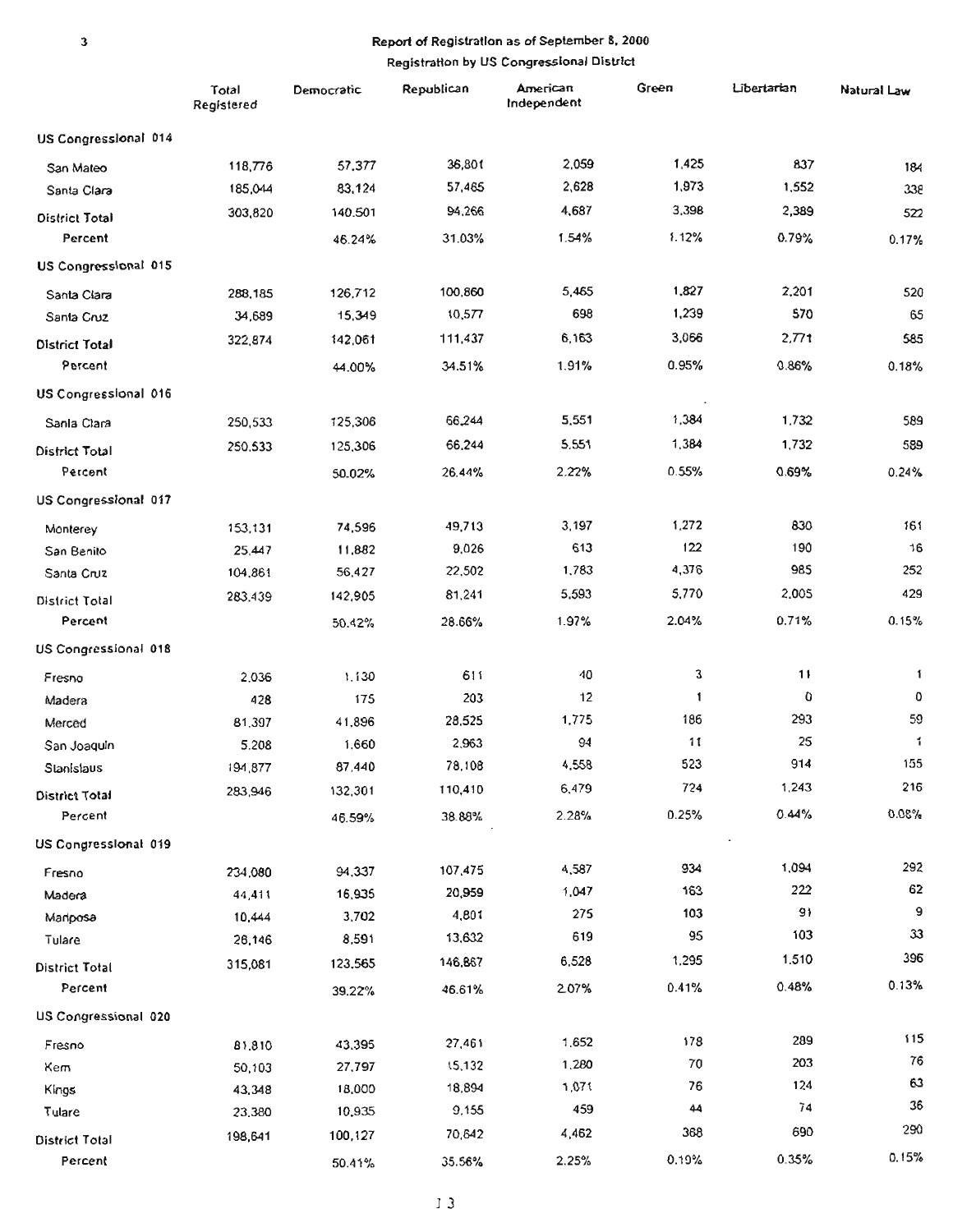| Reform       | <b>Miscellaneous</b> | Declined to<br><b>State</b> |  |
|--------------|----------------------|-----------------------------|--|
|              |                      |                             |  |
|              |                      |                             |  |
| 605<br>1,035 | 538<br>544           | 18,950<br>36,385            |  |
| 1,640        | 1,082                | 55,335                      |  |
|              |                      |                             |  |
| 0.54%        | 0.36%                | 18.21%                      |  |
|              |                      |                             |  |
| 1,717        | 958                  | 47,925                      |  |
| 287          | 252                  | 5,652                       |  |
| 2,004        | 1,210                | 53,577                      |  |
| 0.62%        | 0.37%                | 16.59%                      |  |
|              |                      |                             |  |
| 1,482        | 1,771                | 46,474                      |  |
| 1,482        | 1,771                | 46,474                      |  |
| 0.59%        | 0.71%                | 18.55%                      |  |
|              |                      |                             |  |
| 673          | 1,327                | 21,362                      |  |
| 125          | 152                  | 3,321                       |  |
| 622          | 1.037                | 16,877                      |  |
| 1,420        | 2,516                | 41,560                      |  |
| 0.50%        | 0.89%                | 14.66%                      |  |
|              |                      |                             |  |
| 8            | 17                   | 215                         |  |
| O            | З                    | 34                          |  |
| 230          | 316                  | 8.117                       |  |
| 19           | 76                   | 359                         |  |
| 990          | 1,898                | 20,291                      |  |
| 1,247        | 2,310                | 29,016                      |  |
| 0.44%        | 0.81%                | 10.22%                      |  |
|              |                      |                             |  |
| 830          | 714                  | 23,817                      |  |
| 145          | 242                  | 4,636                       |  |
| 39           | 92                   | 1,332                       |  |
| 60           | 112                  | 2,901                       |  |
| 1.074        | 1,160                | 32,686                      |  |
| 0.34%        | 0.37%                | 10.37%                      |  |
|              |                      |                             |  |
| 263          | 435                  | 8,022                       |  |
| 195          | 358                  | 4,992                       |  |
| 107          | 287                  | 4,726                       |  |
| 56           | 130                  | 2,491                       |  |
| 621          | 1,210                | 20,231                      |  |
| 0.31%        | 0.61%                | 10.18%                      |  |

 $\sum_{i=1}^n \frac{1}{i!} \sum_{j=1}^n \frac{1}{j!}$ 

 $\overline{a}$ 

 $\cdot$ 

 $\ddot{\phantom{a}}$ 

 $\overline{\phantom{a}}$ 

l,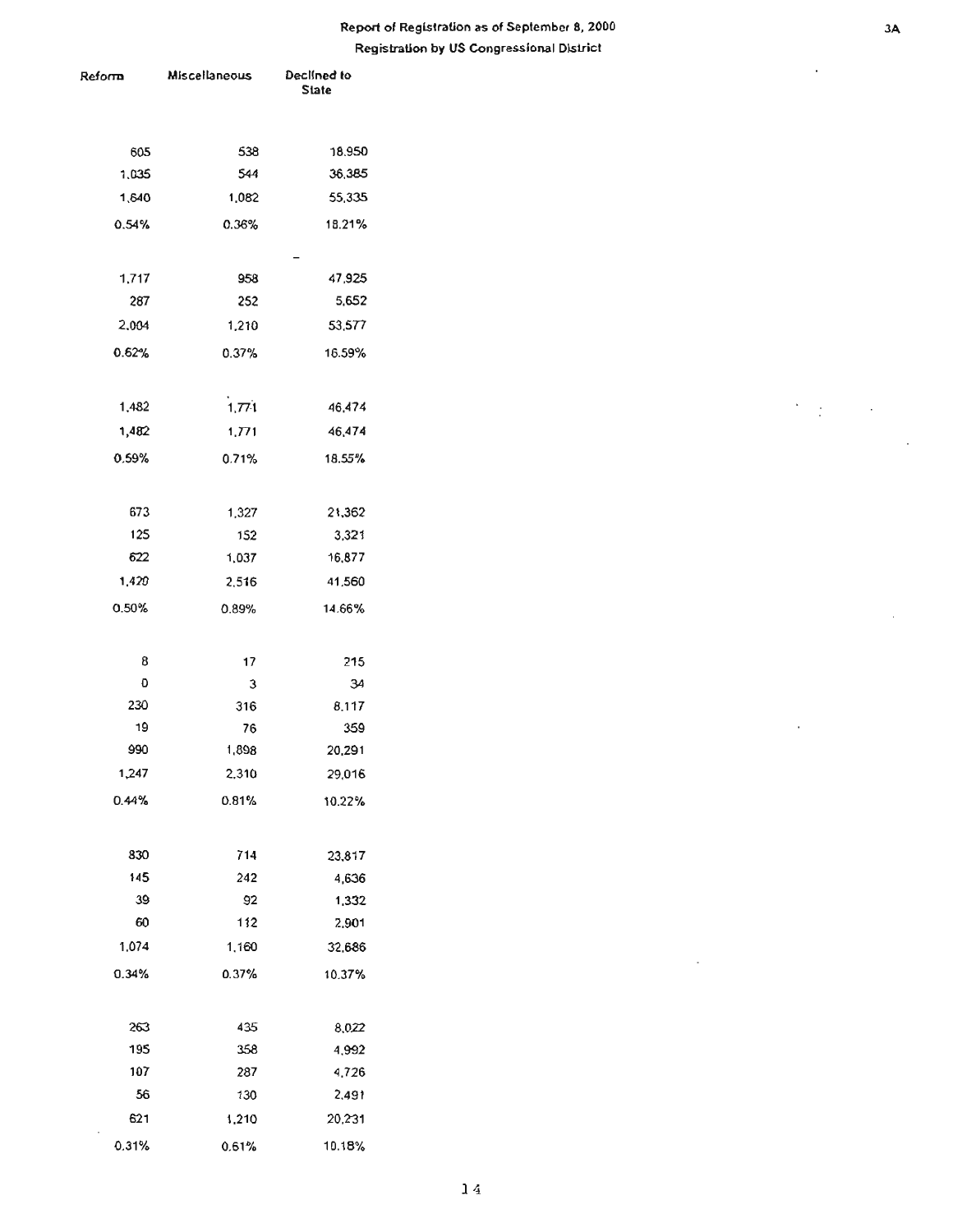### Report of Registration as of September 8, 2000

|                             | Total<br>Registered | Democratic | Republican | American<br>Independent | Green | Libertarian     | Natural Law |
|-----------------------------|---------------------|------------|------------|-------------------------|-------|-----------------|-------------|
| US Congressional 021        |                     |            |            |                         |       |                 |             |
| Kem                         | 208,828             | 70,539     | 105,435    | 6,142                   | 494   | 1,361           | 206         |
| Tulare                      | 74,684              | 29,134     | 34,063     | 1,936                   | 181   | 320             | 98          |
| District Total              | 283,512             | 99,673     | 139,498    | 8,078                   | 675   | 1,681           | 304         |
| Percent                     |                     | 35.16%     | 49.20%     | 2.85%                   | 0.24% | 0.59%           | 0.11%       |
| US Congressional 022        |                     |            |            |                         |       |                 |             |
| San Luis Obispo             | 136.734             | 49,839     | 59,801     | 3,190                   | 1,842 | 1,012           | 258         |
| Santa Barbara               | 202,535             | 83,757     | 75.284     | 4,132                   | 2,969 | 1,323           | 372         |
| <b>District Total</b>       | 339,269             | 133,596    | 135,085    | 7,322                   | 4,811 | 2.335           | 630         |
| Percent                     |                     | 39.38%     | 39.82%     | 2.16%                   | 1.42% | 0.69%<br>$\sim$ | 0.19%       |
| US Congressional 023        |                     |            |            |                         |       |                 |             |
| Santa Barbara               | 6,993               | 3,126      | 2,385      | 174                     | 101   | 46              | 9           |
| Ventura                     | 303,605             | 122,373    | 122,123    | 7,277                   | 2,297 | 1,850           | 953         |
| <b>District Total</b>       | 310,598             | 125,499    | 124,508    | 7,451                   | 2,398 | 1,896           | 962         |
| Percent                     |                     | 40.41%     | 40.09%     | 2.40%                   | 0.77% | 0.61%           | 0.31%       |
| US Congressional 024        |                     |            |            |                         |       |                 |             |
| Los Angeles                 | 257,944             | 125,734    | 83,855     | 4,530                   | 1,638 | 1,667           | 754         |
| Ventura                     | 73,397              | 23.243     | 35,963     | 1,433                   | 374   | 486             | 118         |
| <b>District Total</b>       | 331.341             | 148,977    | 119,818    | 5,963                   | 2,012 | 2,153           | 872         |
| Percent                     |                     | 44.96%     | 36.16%     | 1.80%                   | 0.61% | 0.65%           | 0.26%       |
| US Congressional 025        |                     |            |            |                         |       |                 |             |
| Los Angeles                 | 319.391             | 120,817    | 141,137    | 7,204                   | 1,135 | 1,714           | 749         |
| District Total              | 319,391             | 120,817    | 141,137    | 7,204                   | 1,135 | 1,714           | 749         |
| Percent                     |                     | 37.83%     | 44.19%     | 2.26%                   | 0.36% | 0.54%           | 0.23%       |
| <b>US Congressional 026</b> |                     |            |            |                         |       |                 |             |
| Los Angeles                 | 194,595             | 114,229    | 42,066     | 3,831                   | 965   | 1,070           | 647         |
| <b>District Total</b>       | 194,595             | 114,229    | 42,066     | 3,831                   | 965   | 1,070           | 647         |
| Percent                     |                     | 58.70%     | 21.62%     | 1.97%                   | 0.50% | 0.55%           | 0.33%       |
| US Congressional 027        |                     |            |            |                         |       |                 |             |
| Los Angeles                 | 309,827             | 136,971    | 114,283    | 4,915                   | 1,825 | 1,908           | 832         |
| District Total              | 309,827             | 136,971    | 114,283    | 4,915                   | 1,825 | 1,908           | 832         |
| Percent                     |                     | 44.21%     | 36.89%     | 1.59%                   | 0.59% | 0.62%           | 0.27%       |
| US Congressional 028        |                     |            |            |                         |       |                 |             |
| Los Angeles                 | 298,539             | 121,371    | 119,989    | 5,526                   | 1,405 | 1,406           | 984         |
| <b>District Total</b>       | 298,539             | 121,371    | 119,989    | 5,526                   | 1,405 | 1,406           | 984         |
| Percent                     |                     | 40.65%     | 40,19%     | 1.85%                   | 0.47% | 0.47%           | 0.33%       |
| US Congressional 029        |                     |            |            |                         |       |                 |             |
| Los Angeles                 | 350,847             | 191,073    | 80,241     | 5,591                   | 3,449 | 2,512           | 1,197       |
| District Total              | 350,847             | 191,073    | 80,241     | 5,591                   | 3,449 | 2,512           | 1,197       |
| Percent                     |                     | 54.46%     | 22.87%     | 159%                    | 0.98% | 0.72%           | 0.34%       |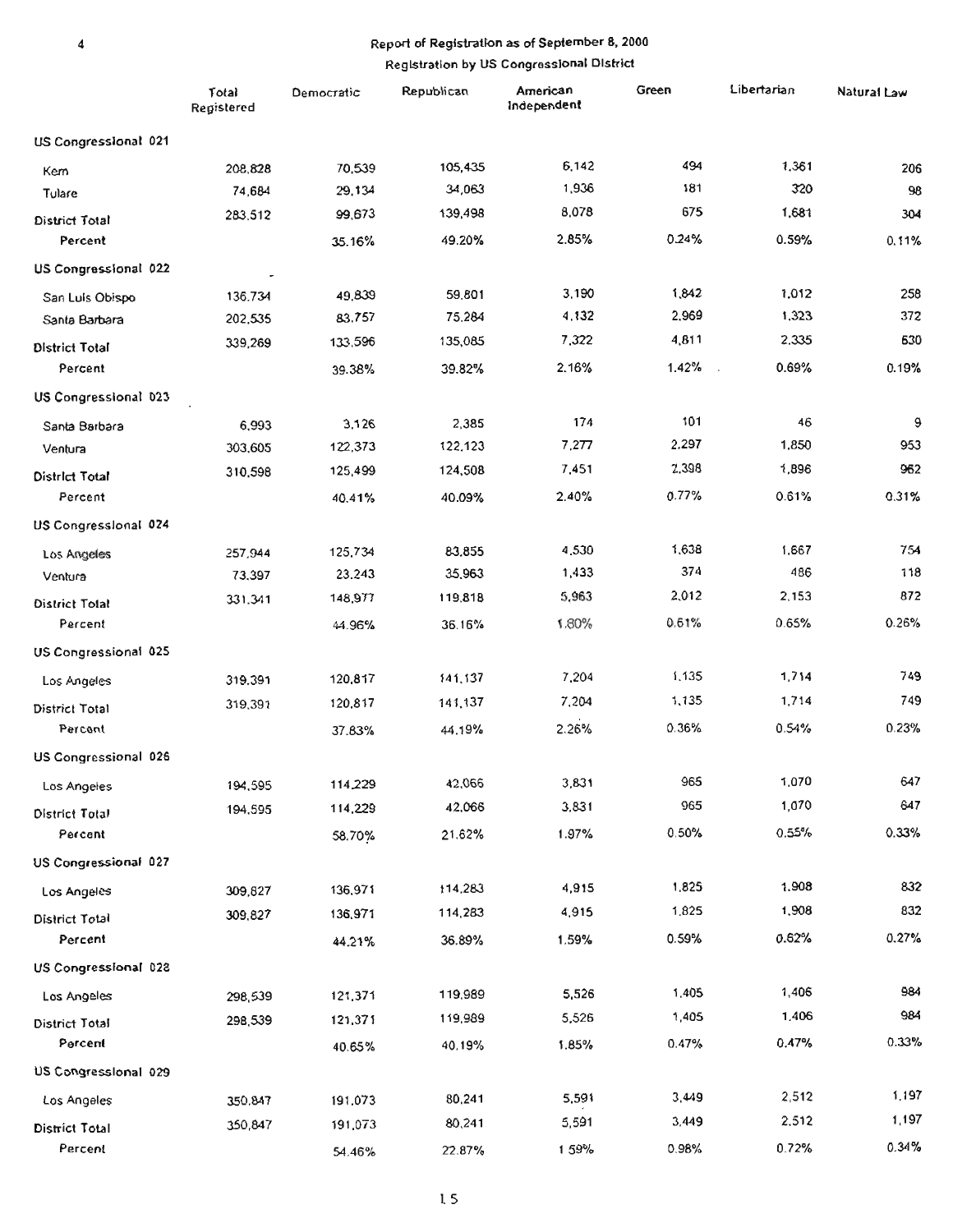$\cdot$  $\ddot{\phantom{a}}$ 

 $\bar{z}$ 

 $\bar{z}$ 

 $\blacksquare$ 

| Reform | Miscellaneous | Declined to<br>State |  |
|--------|---------------|----------------------|--|
|        |               |                      |  |
| 942    | 893           | 22816                |  |
| 207    | 318           | 8,427                |  |
| 1,149  | 1,211         | 31,243               |  |
| 0.41%  | 0.43%         | 11.02%               |  |
|        |               |                      |  |
| 652    | 2.079         | 18,061               |  |
| 860    | 2,927         | 30,911               |  |
| 1,512  | 5,006         | 48,972               |  |
| 0.45%  | 1.48%         | 14.43%               |  |
|        |               |                      |  |
| 19     | 91            | 1,042                |  |
| 1,781  | 3.064         | 41,887               |  |
| 1,800  | 3.155         | 42,929               |  |
| 0.58%  | 1.02%         | 13.82%               |  |
|        |               |                      |  |
| 1,624  | 2.345         | 35,797               |  |
| 608    | 643           | 10,529               |  |
| 2,232  | 2,988         | 46,326               |  |
| 0.67%  | 0.90%         | 13.98%               |  |
| 1,511  | 2,450         | 42,674               |  |
| 1,511  | 2,450         | 42,674               |  |
|        |               |                      |  |
| 0.47%  | 0.77%         | 13.36%               |  |
| 925    | 2,359         | 28,503               |  |
| 925    | 2,359         | 28,503               |  |
| 0.48%  | 1.21%         | 14.65%               |  |
|        |               |                      |  |
| 1,586  | 2,568         | 44,939               |  |
| 1,586  | 2,568         | 44,939               |  |
| 0.51%  | 0.83%         | 14.50%               |  |
|        |               |                      |  |
| 1,050  | 2.358         | 44,450               |  |
| 1,050  | 2,358         | 44,450               |  |
| 0.35%  | 0.79%         | 14.89%               |  |
|        |               |                      |  |
| 2,242  | 3,579         | 60,963               |  |
| 2,242  | 3,579         | 60,963               |  |
| 0.64%  | 1.02%         | 17.38%               |  |

 $\Box$ 

i,

 $\epsilon = 1$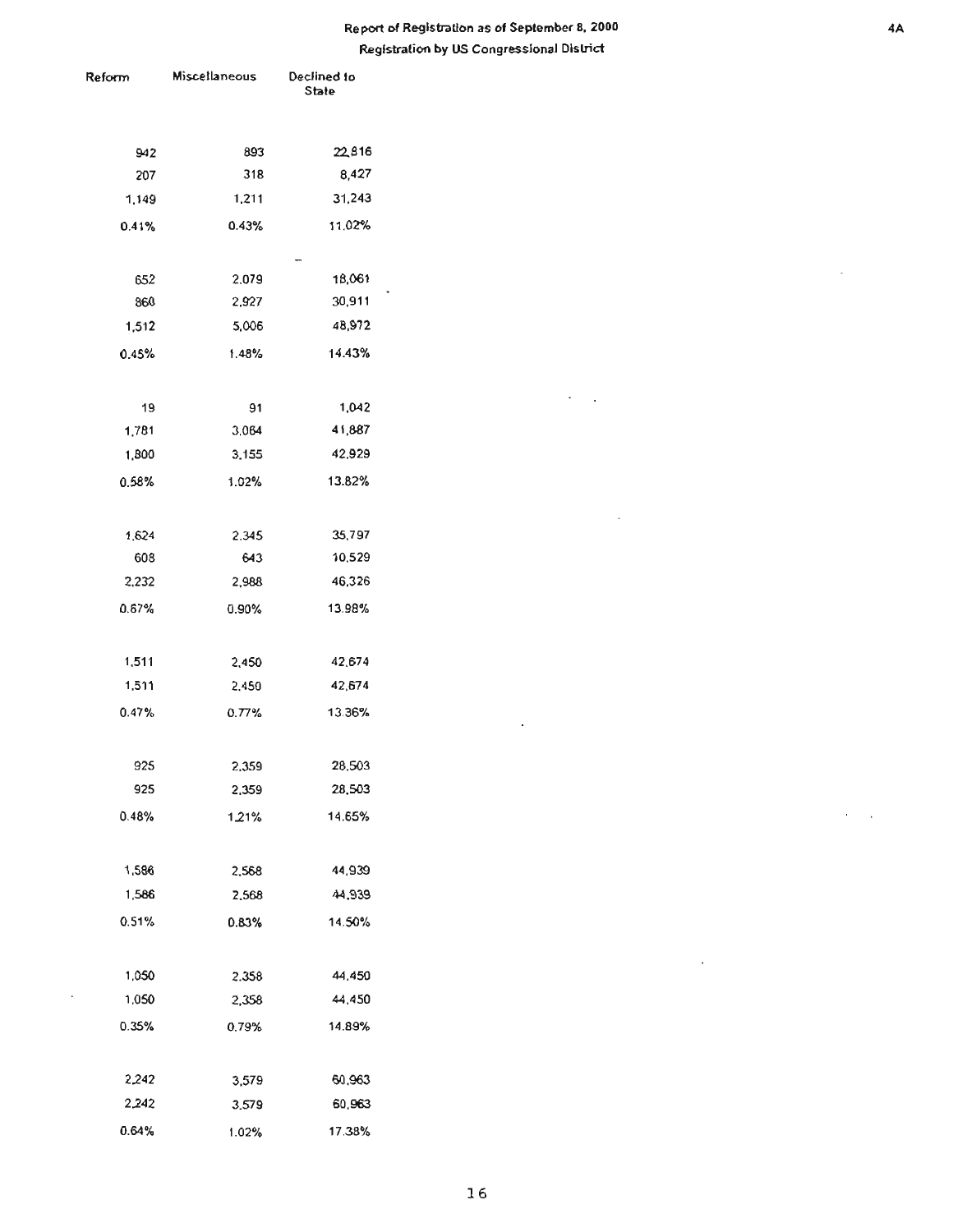$\bullet$ 

5

|                       | Total<br>Registered | Democratic | Republican | American<br>Independent | Green | Libertarian | Natural Law     |
|-----------------------|---------------------|------------|------------|-------------------------|-------|-------------|-----------------|
| US Congressional 030  |                     |            |            |                         |       |             |                 |
| Los Angeles           | 166,875             | 102,202    | 28,817     | 2.747                   | 1,327 | 971         | 73 <sub>6</sub> |
| District Total        | 166,875             | 102,202    | 28.817     | 2,747                   | 1,327 | 971         | 737             |
| Percent               |                     | 61.24%     | 17.27%     | 1.65%                   | 0.80% | 0.58%       | 0.44%           |
| US Congressional 031  |                     |            |            |                         |       |             |                 |
| Los Angeles           | 192,843             | 108,231    | 42,747     | 3,571                   | 666   | 715         | 673             |
| <b>District Total</b> | 192,843             | 108,231    | 42,747     | 3,571                   | 666   | 715         | 673             |
| Percent               |                     | 56.12%     | 22.17%     | 1.85%                   | 0.35% | 0.37%       | 0.35%           |
| US Congressional 032  |                     |            |            |                         |       |             |                 |
| Los Angeles           | 265,887             | 188,333    | 32,169     | 3,733                   | 1,663 | 971         | 2,924           |
| <b>District Total</b> | 265,887             | 188,333    | 32,169     | 3,733                   | 1,663 | 971         | 2,924           |
| Percent               |                     | 70.83%     | 12.10%     | 1.40%                   | 0.63% | 0.37%       | 1.10%           |
| US Congressional 033  |                     |            |            |                         |       |             |                 |
| Los Angeles           | 125,763             | 84,752     | 17.099     | 2.414                   | 474   | 533         | 859             |
| District Total        | 125,763             | 84,752     | 17,099     | 2,414                   | 474   | 533         | 859             |
| Percent               |                     | 67.39%     | 13.60%     | 1.92%                   | 0.38% | 0.42%       | 0.68%           |
| US Congressional 034  |                     |            |            |                         |       |             |                 |
| Los Angeles           | 232,247             | 139,576    | 53,796     | 4,099                   | 613   | 815         | 782             |
| District Total        | 232,247             | 139,576    | 53,796     | 4,099                   | 613   | 815         | 782             |
| Percent               |                     | 60.10%     | 23.16%     | 1.76%                   | 0.26% | 0.35%       | 0.34%           |
| US Congressional 035  |                     |            |            |                         |       |             |                 |
| Los Angeles           | 207,893             | 151,935    | 22.062     | 3,412                   | 999   | 605         | 4,793           |
| District Total        | 207 893             | 151,935    | 22,062     | 3,412                   | 999   | 605         | 4,793           |
| Percent               |                     | 73.08%     | 10.61%     | 1.64%                   | 0.48% | 0.29%       | 2.31%           |
| US Congressional 036  |                     |            |            |                         |       |             |                 |
| Los Angeles           | 334,335             | 137,453    | 129,166    | 5,867                   | 2,144 | 2,241       | 1,312           |
| <b>District Total</b> | 334,335             | 137,453    | 129,166    | 5,867                   | 2,144 | 2,241       | 1,312           |
| Percent               |                     | 41.11%     | 38.63%     | 1.75%                   | 0.64% | 0.67%       | 0.39%           |
| US Congressional 037  |                     |            |            |                         |       |             |                 |
| Los Angeles           | 209,782             | 146,148    | 26,034     | 3,789                   | 1,495 | 660         | 4,807           |
| District Total        | 209,782             | 146,148    | 26,034     | 3,789                   | 1,495 | 660         | 4,807           |
| Percent               |                     | 69.67%     | 12.41%     | 1.81%                   | 0.71% | 0.31%       | 2.29%           |
| US Congressional 038  |                     |            |            |                         |       |             |                 |
| Los Angeles           | 284,647             | 147,669    | 86,421     | 5,477                   | 1,693 | 1.571       | 1,539           |
| District Total        | 284,647             | 147,669    | 86,421     | 5,477                   | 1,693 | 1,571       | 1,539           |
| Percent               |                     | 51.88%     | 30,36%     | 1.92%                   | 0.59% | 0.55%       | 0.54%           |
| US Congressional 039  |                     |            |            |                         |       |             |                 |
| Los Angeles           | 97,692              | 41,949     | 38,746     | 1,611                   | 260   | 439         | 344             |
| Orange                | 192,306             | 66,928     | 91,322     | 3,889                   | 653   | 1,217       | 633             |
| District Total        | 289,998             | 108,877    | 130,068    | 5,500                   | 913   | 1,656       | 977             |
| Percent               |                     | 37.54%     | 44.85%     | $1.90\%$                | 0.31% | 0.57%       | 034%            |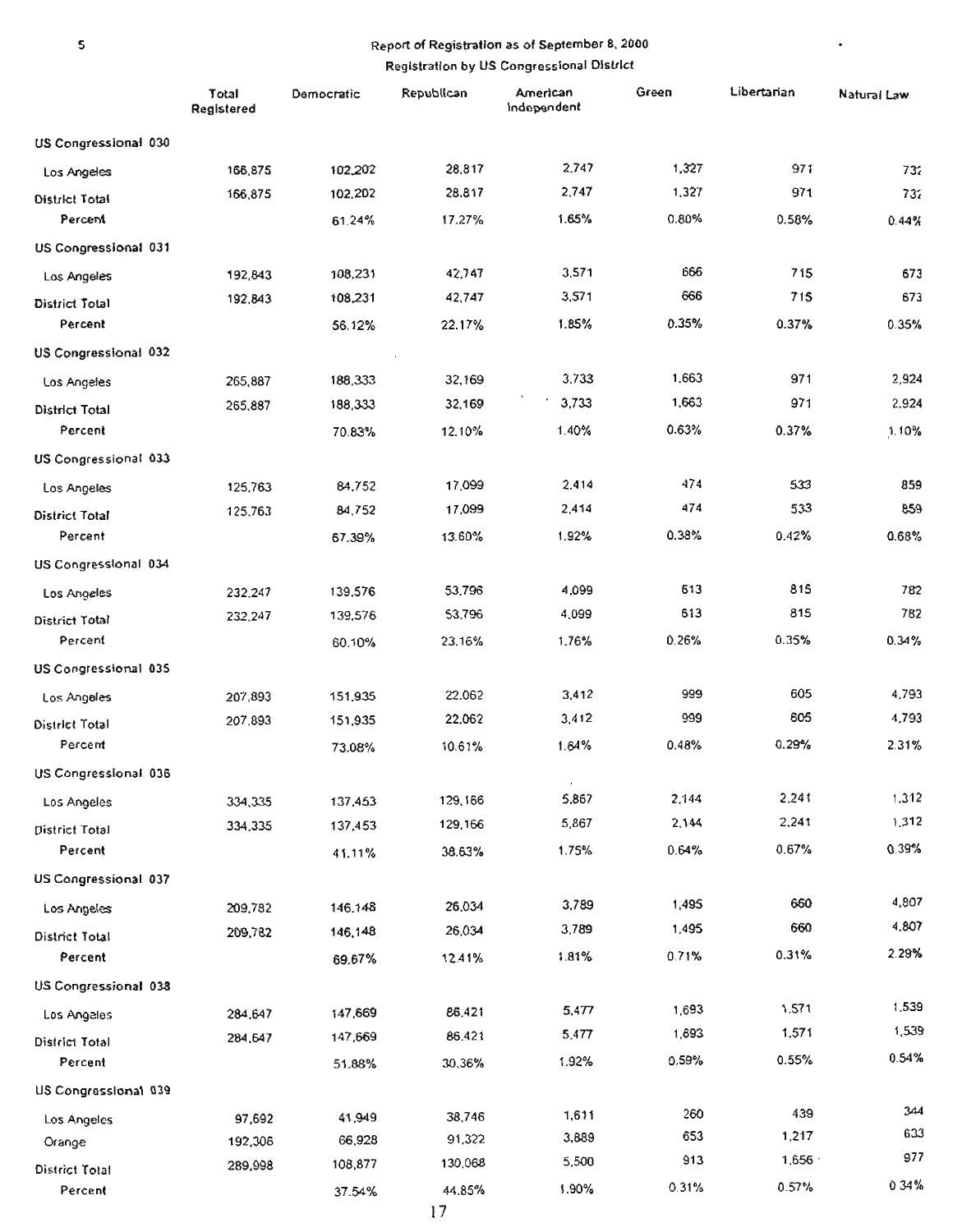# Report of Registration as of September 8, 2000 s. The separation of Registration and SA Registration by US Congressional District

| leform   | Miscellaneous | Declined to<br>State |
|----------|---------------|----------------------|
| 562      | 2,411         | 27,106               |
| 562      | 2,411         | 27,106               |
| 0.34%    | 1.44%         | 16.24%               |
| 567      | 2,224         | 33,449               |
| 567      | 2,224         | 33,449               |
| 0.29%    | 1.15%         | 17.35%               |
| 1,506    | 2,493         | 32,095               |
| 1,506    | 2,493         | 32,095               |
| $0.57\%$ | $0.94\%$      | 12.07%               |
| 343      | 1,636         | 17,553               |
| 343      | 1,636         | 17,653               |
| 0.27%    | 1.30%         | 14.04%               |
| 583      | 2,245         | 29,738               |
| 583      | 2.245         | 29,738               |
| 0.25%    | 0.97%         | 12.80%               |
| 967      | 2,015         | 21,105               |
| 967      | 2,015         | 21,105               |
| 0.47%    | 0.97%         | 10.15%               |
| 1,918    | 2,789         | 51,445               |
| 1,918    | 2.789         | 51,445               |
| 0.57%    | 0.83%         | 15.39%               |
| 735      | 2,500         | 23,614               |
| 735      | 2,500         | 23,614               |
| 0.35%    | 1.19%         | 11.26%               |
| 1,033    | 2,699         | 36,545               |
| 1,033    | 2,699         | 36,545               |
| 0.36%    | 0.95%         | 12.84%               |
| 346      | 661           | 13,336               |
| 1,317    | 952           | 25,395               |
| 1,663    | 1,613         | 38,731               |
| 0.57%    | 0.56%         | 13.36%               |

÷,

 $\overline{\phantom{a}}$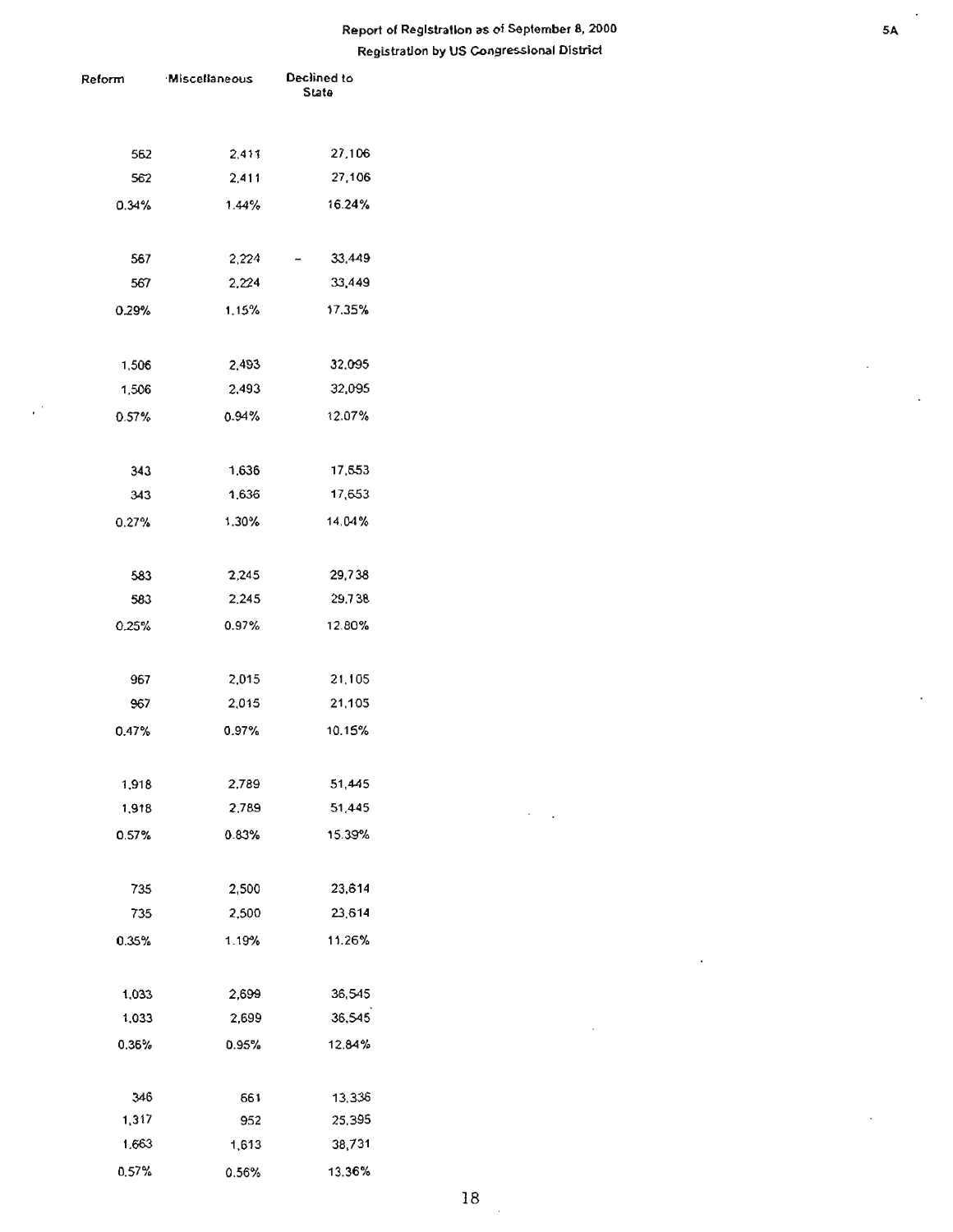|                       | Total<br>Registered | Democratic | Republican | American<br>Independent | Green | Libertarian | Natural Law |
|-----------------------|---------------------|------------|------------|-------------------------|-------|-------------|-------------|
| US Congressional 040  |                     |            |            |                         |       |             |             |
| Inyo                  | 10,039              | 3,517      | 4,823      | 289                     | 66    | 57          |             |
| San Bemardino         | 284,595             | 103,845    | 129,585    | 8,925                   | 942   | 1,754       | 382         |
| <b>District Total</b> | 294,634             | 107,362    | 134,408    | 9.214                   | 1,008 | 1,811       | 389         |
| Percent               |                     | 36.44%     | 45.62%     | 3.13%                   | 0.34% | 0.61%       | 0.13%       |
| US Congressional 041  |                     |            |            |                         |       |             |             |
| Los Angeles           | 78,146              | 36,184     | 24,968     | 1,559                   | 250   | 337         | 258         |
| Orange                | 50,089              | 12,978     | 29,086     | 891                     | 145   | 267         | 99          |
| San Bemardino         | 130,486             | 52,905     | 55,590     | 2,852                   | 429   | 575         | 379         |
| District Total        | 258,721             | 102,067    | 109,644    | 5,302                   | 824   | 1,179       | 736         |
| Percent               |                     | 39.45%     | 42.38%     | 2.05%                   | 0.32% | 0.46%       | 0.28%       |
| US Congressional 042  |                     |            |            |                         |       |             |             |
| San Bernardino        | 246,908             | 125,295    | 84,267     | 5,638                   | 606   | 989         | 510         |
| <b>District Total</b> | 246,908             | 125,295    | 84,267     | 5,638                   | 606   | 989         | 510         |
| Percent               |                     | 50.75%     | 34.13%     | 2.28%                   | 0.25% | 0.40%       | 0.21%       |
| US Congressional 043  |                     |            |            |                         |       |             |             |
| Riverside             | 290,449             | 102.982    | 140,548    | 6,612                   | 926   | 1,922       | 864         |
| <b>District Total</b> | 290.449             | 102,982    | 140,548    | 6,612                   | 926   | 1,922       | 864         |
| Percent               |                     | 35.46%     | 48,39%     | 2.28%                   | 0.32% | 0.66%       | 0.36%       |
| US Congressional 044  |                     |            |            |                         |       |             |             |
| Riverside             | 290,136             | 113.330    | 130,846    | 6,710                   | 726   | 1,427       | 580         |
| District Total        | 290,136             | 113,330    | 130,846    | 6,710                   | 726   | 1,427       | 580         |
| Percent               |                     | 39.06%     | 45.10%     | 2.31%                   | 0.25% | 0.49%       | 0.20%       |
| US Congressional 045  |                     |            |            |                         |       |             |             |
| Orange                | 311,981             | 98,089     | 151,236    | 6,715                   | 1,546 | 2,786       | 1,514       |
| District Total        | 311,981             | 98,089     | 151,236    | 6,715                   | 1,546 | 2,786       | 1,514       |
| Percent               |                     | 31.44%     | 48.48%     | 2.15%                   | 0.50% | 0.89%       | 0.49%       |
| US Congressional 046  |                     |            |            |                         |       |             |             |
| Orange                | 178,173             | 83,108     | 62.977     | 3,466                   | 528   | 1,187       | 674         |
| <b>District Total</b> | 178,173             | 83,108     | 62,977     | 3,466                   | 528   | 1,187       | 674         |
| Percent               |                     | 46.64%     | 35.35%     | 1.95%                   | 0.30% | 0.67%       | 0.38%       |
| US Congressional 047  |                     |            |            |                         |       |             |             |
| Orange                | 371,742             | 106,898    | 195.092    | 6,834                   | 1,511 | 2,537       | 968         |
| District Total        | 371,742             | 106.898    | 195,092    | 6,834                   | 1,511 | 2,537       | 968         |
| Percent               |                     | 28.76%     | 52.48%     | 1.84%                   | 0.41% | 0.68%       | 0.26%       |
| US Congressional 048  |                     |            |            |                         |       |             |             |
| Orange                | 187,477             | 47.054     | 104,224    | 3.938                   | 712   | 1,215       | 488         |
| Riverside             | 28,003              | 6,871      | 16,180     | 686                     | 65    | 147         | 29          |
| San Diego             | 155,387             | 46,746     | 74,340     | 4,213                   | 667   | 1,282       | 666         |
| District Total        | 370,867             | 100,671    | 194,744    | 8,837                   | 1,444 | 2,644       | 1,183       |
| Percent               |                     | 27.14%     | 52.51%     | 2.38%                   | 0.39% | 0.71%       | 0.32%       |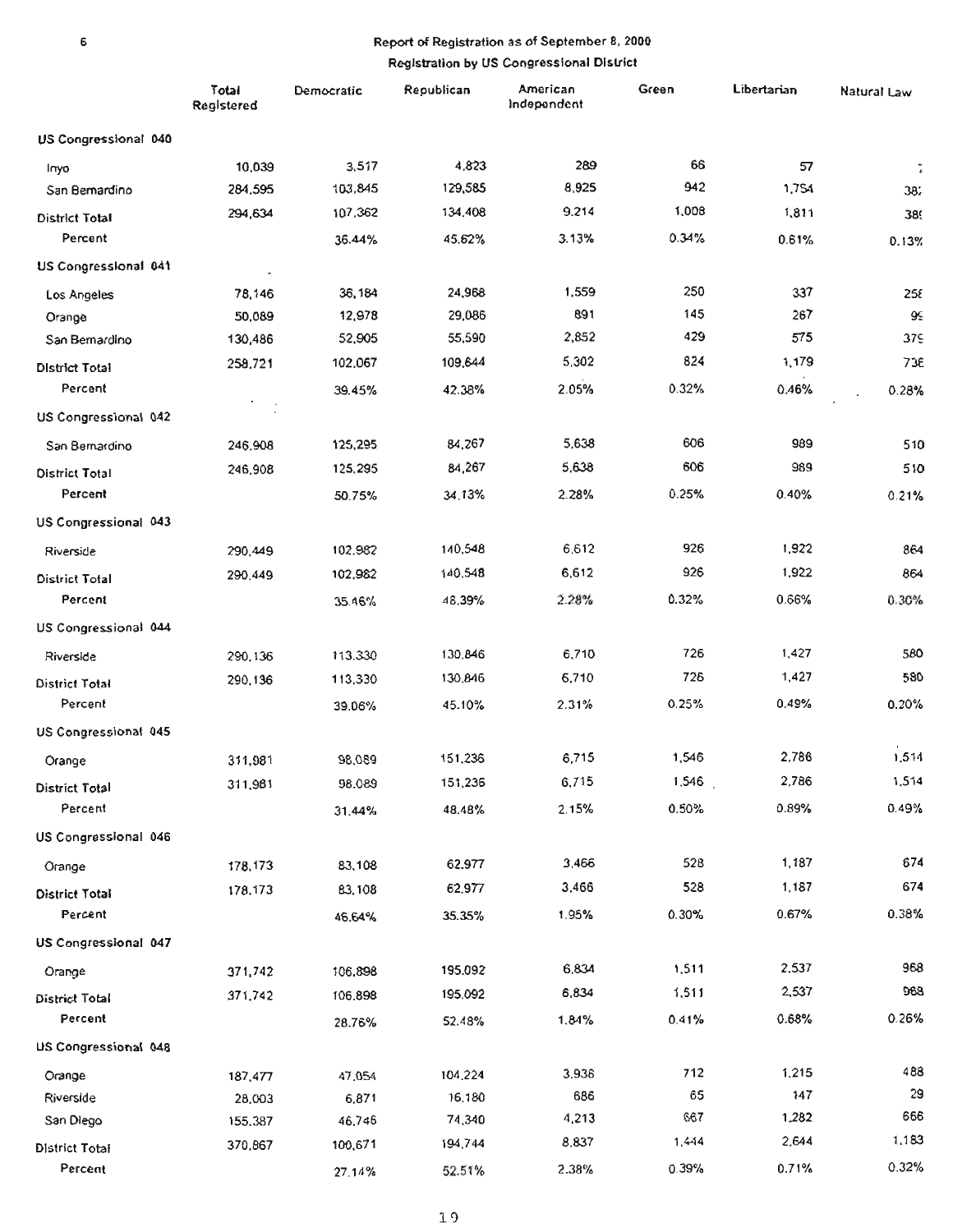$\bar{a}$ 

| Reform       | Miscellaneous | Declined to<br><b>State</b> |
|--------------|---------------|-----------------------------|
|              |               |                             |
| 20           | 88            | 1,172                       |
| 1,978        | 2,646         | 34,538                      |
| 1,998        | 2,734         | 35,710                      |
| 0.68%        | 0.93%         | 12.12%                      |
|              |               |                             |
| 209          | 711           | 13,670                      |
| 345          | 155           | 6,123                       |
| 410          | 1.154         | 16,192                      |
| 964          | 2,020         | 35,985                      |
| 0.37%        | 0.78%         | 13.91%                      |
|              |               |                             |
| 1,273        | 2,178         | 26,152                      |
| 1,273        | 2.178         | 26,152                      |
| 0.52%        | 0.88%         | 10.59%                      |
|              |               |                             |
| 1,661        | 3,141         | 31,793                      |
| 1,661        | 3,141         | 31,793                      |
| 0.57%        | 1.08%         | 10.95%                      |
| 2,067        | 3,459         | 30,991                      |
| 2,067        | 3,459         | 30,991                      |
|              |               |                             |
| 0.71%        | 1.19%         | 10.68%                      |
| 2,248        | 1,584         | 46,263                      |
| 2,248        | 1,584         | 46,263                      |
| 0.72%        | 0.51%         | 14.83%                      |
|              |               |                             |
| 956          | 1,228         | 24,049                      |
| 956          | 1,228         | 24,049                      |
| 0.54%        | 0.69%         | 13.50%                      |
|              |               |                             |
| 2,287        | 1.248         | 54,367                      |
| 2,287        | 1,248         | 54,367                      |
| 0.62%        | 0.34%         | 14.62%                      |
|              |               |                             |
| 1,429        | 581           | 27,836                      |
| 150<br>1,534 | 295           | 3,580                       |
| 3,113        | 825<br>1,701  | 25,114<br>56,530            |
| 0.84%        | 0.46%         | 15.24%                      |
|              |               |                             |

 $\ddot{\phantom{0}}$ 

 $\alpha$ 

 $\bar{\bar{1}}$ 

 $\bar{\bar{z}}$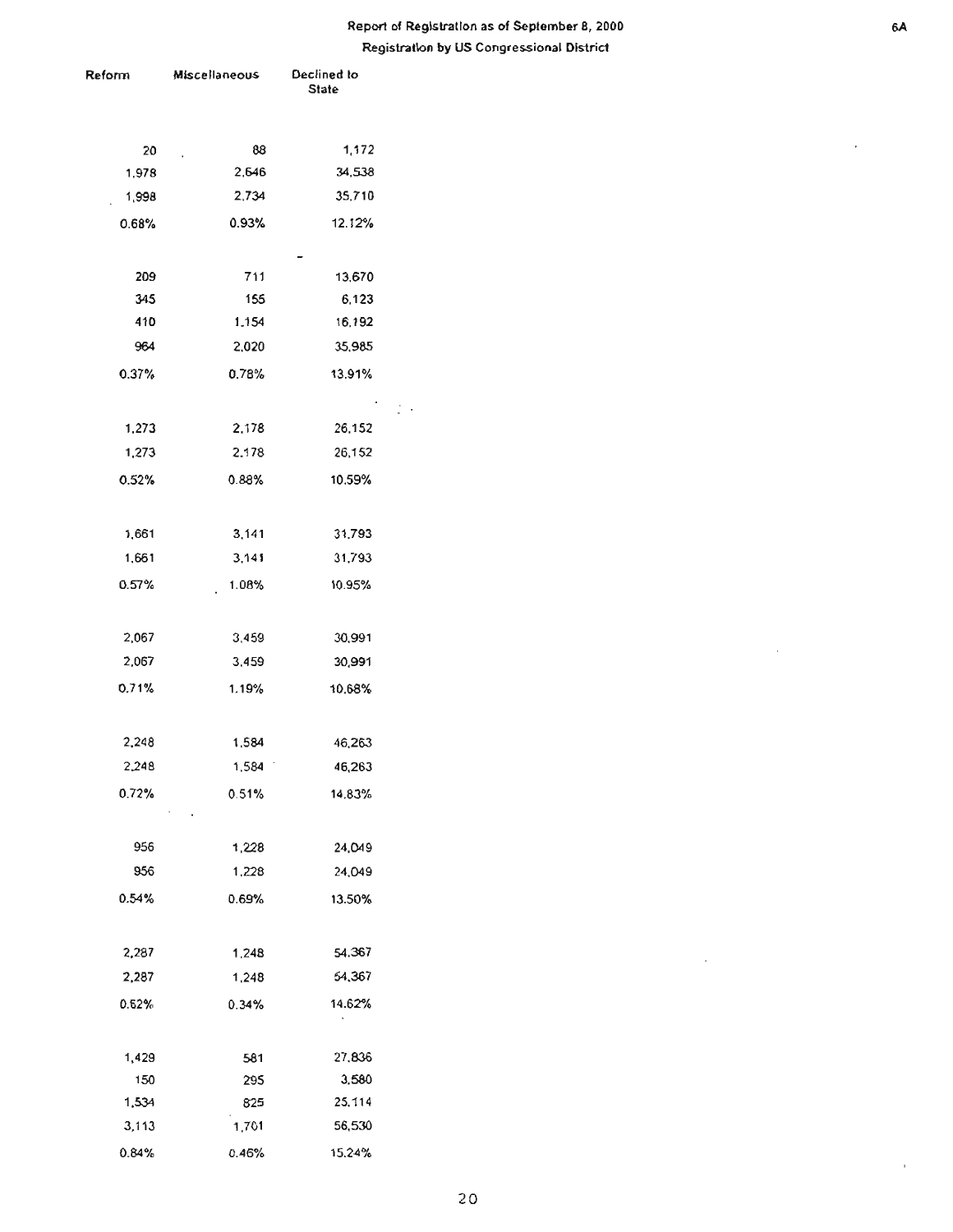$\overline{\phantom{a}}$ 

 $\Box$ 

|                       | Total<br>Registered | Democratic | Republican | American<br>Independent | Green   | Libertarian | Natural Law |
|-----------------------|---------------------|------------|------------|-------------------------|---------|-------------|-------------|
| US Congressional 049  |                     |            |            |                         |         |             |             |
| San Diego             | 338,446             | 131,678    | 122,780    | 8,336                   | 3,196   | 3,420       | 3,256       |
| <b>District Total</b> | 338,446             | 131,678    | 122,780    | 8,336                   | 3,196   | 3,420       | 3.256       |
| Percent               |                     | 38.91%     | 36.28%     | 2.46%                   | 0.94%   | 1.01%       | 0.96%       |
| US Congressional 050  |                     |            |            |                         |         |             |             |
| San Diego             | 239,217             | 116,027    | 69,998     | 5,130                   | 981     | 1,437       | 5.694       |
| District Total        | 239,217             | 116,027    | 69,998     | 5,130                   | 981     | 1,437       | 5,694       |
| Percent               |                     | 48.50%     | 29.26%     | 2.14%                   | 0.41%   | 0.60%       | 2.38%       |
| US Congressional 051  |                     |            |            |                         |         |             |             |
| San Diego             | 370,844             | 109,346    | 177,319    | 8,251                   | 1,821   | 2,842       | 1,761       |
| District Total        | 370,844             | 109,346    | 177,319    | $8,251$ .               | 1,821   | 2,842       | 1,761       |
| Percent               |                     | 29.49%     | 47.81%     | 2.22%                   | 0.49%   | 0.77%       | 0.47%       |
| US Congressional 052  |                     |            |            |                         |         |             |             |
| Imperial              | 48,738              | 25.724     | 14,180     | 1,106                   | 82      | 213         | 80          |
| San Diego             | 264.432             | 89.475     | 117,975    | 7,034                   | 1,148   | 2,271       | 2,391       |
| District Total        | 313,170             | 115.199    | 132,155    | 8,140                   | 1,230   | 2,484       | 2,471       |
| Percent               |                     | 36,78%     | 42.20%     | 2.60%                   | 0.39%   | 0.79%       | 0.79%       |
| <b>State Total</b>    | 15, 126, 262        | 6.887,954  | 5,287,090  | 311,627                 | 121,595 | 91,472      | 59,059      |
| Percent               |                     | 45.54%     | 34.95%     | 2.06%                   | 0.80%   | 0 60%       | 0.39%       |